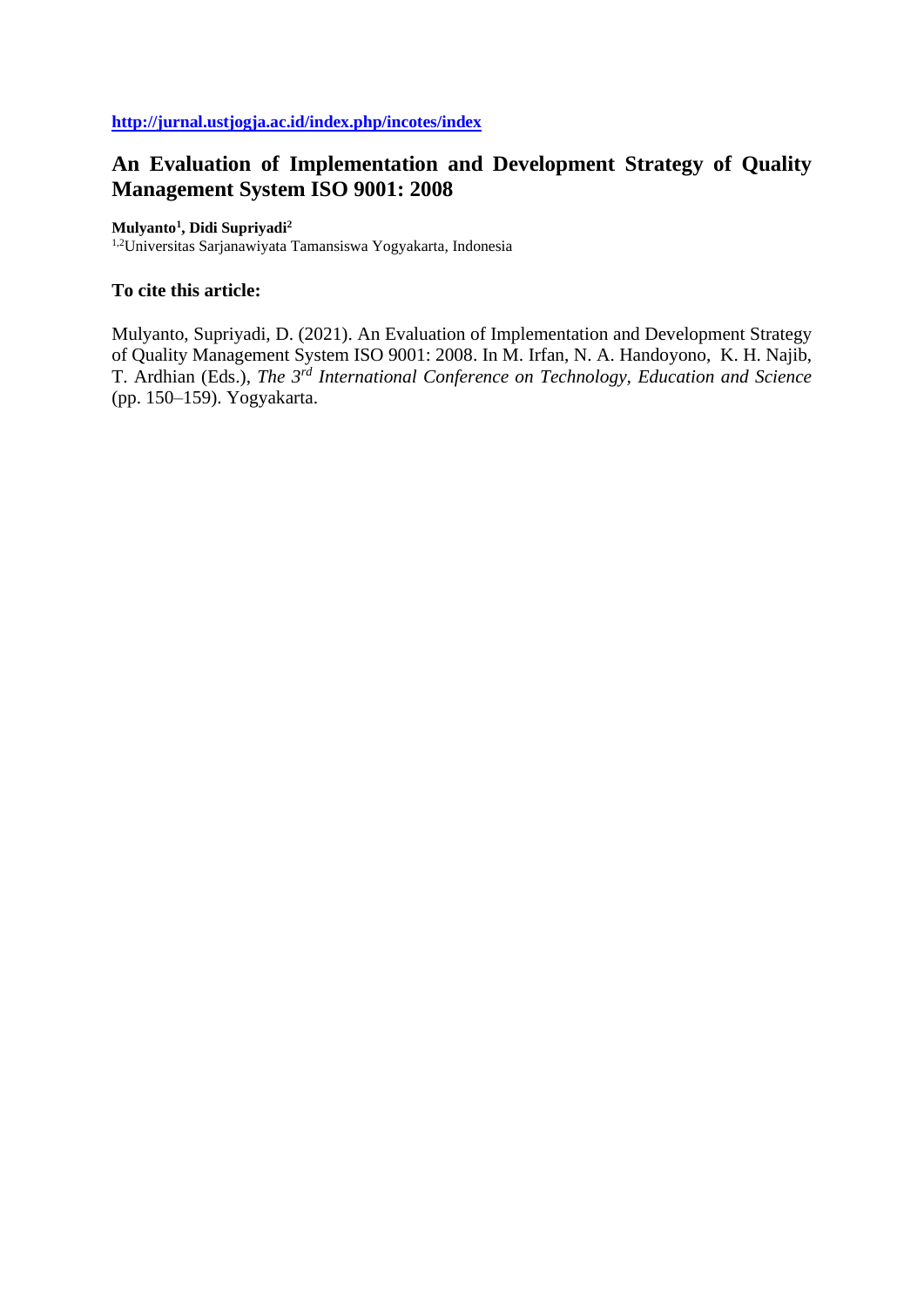InCoTES 2021 ISSN: 978-602-6258-14-4

# **An Evaluation of Implementation and Development Strategy of Quality Management System ISO 9001: 2008**

**Mulyanto<sup>1</sup> , Didi Supriadi<sup>2</sup>** 1,2Universitas Sarjanawiyata Tamansiswa Yogyakarta, Indonesia [mulyanto@ustjogja.ac.id](mailto:mulyanto@ustjogja.ac.id)<sup>1</sup>

| <b>Article Info</b>                                                         | <b>Abstract</b>                                                                                                                                                                                                                                                                                                                                                                                                                                                                                                                                                                                                                                                                                                                                                                                                                                                                                                                                                                                                                                                                                                                                  |
|-----------------------------------------------------------------------------|--------------------------------------------------------------------------------------------------------------------------------------------------------------------------------------------------------------------------------------------------------------------------------------------------------------------------------------------------------------------------------------------------------------------------------------------------------------------------------------------------------------------------------------------------------------------------------------------------------------------------------------------------------------------------------------------------------------------------------------------------------------------------------------------------------------------------------------------------------------------------------------------------------------------------------------------------------------------------------------------------------------------------------------------------------------------------------------------------------------------------------------------------|
|                                                                             | This study aims to reveal (1) the effectiveness rate of the quality                                                                                                                                                                                                                                                                                                                                                                                                                                                                                                                                                                                                                                                                                                                                                                                                                                                                                                                                                                                                                                                                              |
|                                                                             | management system ISO 9001: 2008 implementation at Vocational High                                                                                                                                                                                                                                                                                                                                                                                                                                                                                                                                                                                                                                                                                                                                                                                                                                                                                                                                                                                                                                                                               |
| <b>Keywords</b>                                                             | Schools in Kebumen regency, (2) the hindering and supporting factors of<br>the quality management system ISO 9001: 2008 at vocational high school                                                                                                                                                                                                                                                                                                                                                                                                                                                                                                                                                                                                                                                                                                                                                                                                                                                                                                                                                                                                |
| Quality management<br>system, evaluation<br>Vocationnal<br>schools,<br>TQM. | in Kebumen regency, (3) the benefit rate of the quality management system<br>ISO 9001: 2008 implementation at vocational high schools in Kebumen<br>regency, (4) the development strategy used to implement the quality<br>management system ISO 9001: 2008 at vocational high school in Kebumen<br>regency. This study employed the quantitative approaches. The research<br>subject comprised headmasters, teachers and staffs, students, and<br>entrepreneur. They were selected by means of purposive sampling. The<br>data were collected by participation observation, interview, focus group<br>discussion, and document analysis. The data were analyzed using technique<br>of descriptive quantitative analysis and FGD. This research reveals five<br>findings. $(1)$ The implementation of quality management system ISO 9001:<br>2008 at six vocational high schools in Kebumen regency was very good (2)<br>The program challenging factors were input, output, and outcome and the<br>program supporting factors were context and process. (3) The program<br>benefit rate was very good. (4) The development strategy used was by |
|                                                                             | applying Bostingl's four-pole of TQM, the cycle of plan, do, check, and act<br>introduced by Damming, addressing to continual improvement, and<br>integrating ISO instruments with accreditation ones.                                                                                                                                                                                                                                                                                                                                                                                                                                                                                                                                                                                                                                                                                                                                                                                                                                                                                                                                           |
|                                                                             | Keywords: quality management system, evaluation, vocational schools,<br>TQM.                                                                                                                                                                                                                                                                                                                                                                                                                                                                                                                                                                                                                                                                                                                                                                                                                                                                                                                                                                                                                                                                     |

# **Introduction**

Currently, the public pays considerable attention and hopes to Vocational High Schools (SMK), however, the quality of graduates from this school is still not in line with expectations, especially the business world and the industrial world (DUDI). In August 2016, Vocational High School (SMK) graduates who did not have a job reached 11.11 percent. This is the highest compared to other levels of education. Meanwhile, the lowest unemployment rate based on data from the Central Statistics Agency is elementary school (SD) graduates and below, only around 2.8 percent. The high interest of Junior High School (SMP) students who continue to Vocational School in the hope of getting a job soon after graduation is not as expected. In fact, most SMK graduates do not have jobs due to the lack of job opportunities offered by the business world.

The lack of synergy between the work entry criteria set by the world of work and the quality of vocational school graduates is one of the reasons why the absorption of vocational graduates in the world of work is low. The government program to declare the proportion of SMK: SMA to 70: 30 and the large number of public interest in choosing this level of education is a challenge as well as an opportunity for SMK education managers to provide optimal services. Vocational High School (SMK) which is a secondary school from junior high school (SLTP) has the aim of preparing graduates to be able to work independently both in the industrial world and in their own business. Thus, this school must prepare them to have adequate technical skills at the secondary level and have the personality and integrity that can lead them to enter the community. To be able to deliver graduates with these competencies, schools must be managed effectively and efficiently by implementing a modern management system involving all school members, oriented to the job market and industry, continuous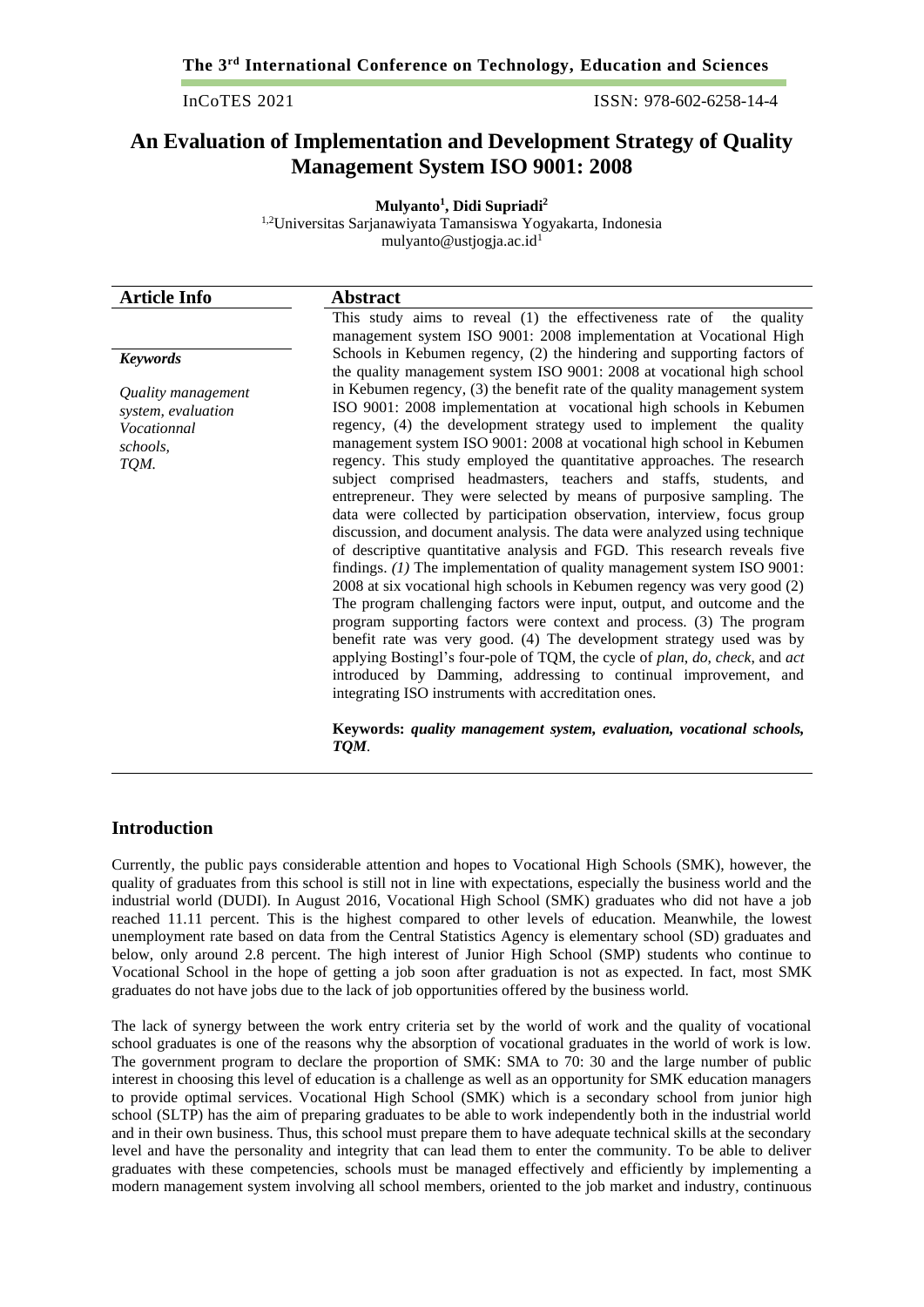# **The 3 151 rd International Conference on Technology, Education and Sciences**

InCoTES 2021 ISSN: 978-602-6258-14-4

progress, and led by a principal who has a vision and mission that are known and can be implemented by all school components.

In order to produce the expected output, schools must be managed professionally by involving teachers, parents, and school committees in decision making. The implementation of the education management system should be directed to meet and satisfy the demands of stakeholders, namely effective schools. Effective schools have elements that are categorized into input, output processes and their management should be implemented holistically, not partially, and must follow changes in the pattern of education management that occur.

School-based management is a management strategy that is very suitable to be applied in education in the era of regional autonomy in Indonesia, however, policies from the center still tend to apply top-down implementation so that the goal of school-based management to implement school independence by empowering and involving all school members in decision making is still far from expectations. The implementation of education by combining school-based management with a quality management system will increase the competitiveness and effectiveness of the school if all school members have a high commitment to carry it out according to their respective duties. The quality of educational institutions should be improved because the progress of a nation is determined by the quality of human resources living in the country.

One of the strategies that can be taken to improve the quality of education is to implement the ISO quality management system in each educational unit, including SMK. This ISO standard quality management system promotes the adoption of a process approach when implemented and developed can increase the effectiveness of an education system in increasing customer satisfaction by meeting customer requirements. The application of a system of processes within an organization along with the identification and interaction of these processes and their arrangement to produce the desired product can be called the process approach. The advantage of the process approach is the ongoing monitoring given to the relationships between individual processes, combinations, and interactions within a system of processes. In addition, the PDCA (plan-do-check & act) cycle can also be applied to this ongoing process (ISO 9001:2008 E).

Although many educational institutions have succeeded in implementing ISO, some have failed. There are several reasons why ISO is not successful in improving the performance of an organization, among others are: weak management commitment, errors in the implementation of the management system, management dichotomy, insufficient resources needed and poor organizational structure resulting in unclear task flow assigned to members of the organization. (IDEA ISO Consultant)

Evaluation of the implementation and development strategy of the ISO 9001:2008 system is needed in order to know the level of effectiveness, the inhibiting and supporting factors, the level of benefits and the strategies used in the implementation of this quality management system. Therefore, the researcher conducted a study on evaluating the implementation of the ISO 9001: 2008 quality management system in Vocational High Schools in Kebumen Regency, Central Java with the title *Evaluation of Implementation and Strategy Development of ISO 9001: 2008 Quality Management Systems at Vocational High Schools (SMK) in Kebumen.*

The main purpose of this evaluation research is to examine and evaluate the implementation of the ISO 9001:2008 quality management system in SMK in Kebumen district, Central Java. Specifically, the objectives of this research are as follows:

- 1. Analyzing the effectiveness of the implementation of the ISO 9001:2008 quality management system in SMK in Kebumen district, Central Java.
- 2. Analyzing the factors constraining the implementation of the ISO 9001:2008 quality management system at SMK in Kebumen district, Central Java.
- 3. Analyzing the factors that provide support for the implementation of the ISO 9001:2008 quality management system at SMK in Kebumen district, Central Java.
- 4. Analyzing the benefits of implementing the ISO 9001: 2008 quality management system in SMK in Kebumen district, Central Java.
- 5. Analyzing the strategy for the implementation of the ISO 9001: 2008 quality management system in SMK in Kebumen district, Central Java.

All forms of evaluation consist of systematically gathering information and making decisions about the basis of that information. A further expectation is that the assessed information is used for decisions about the operation of the education system over time or to involve decisions about system revisions and changes. The term monitoring is seen as a further qualification of evaluation, emphasizing the relationship with on-going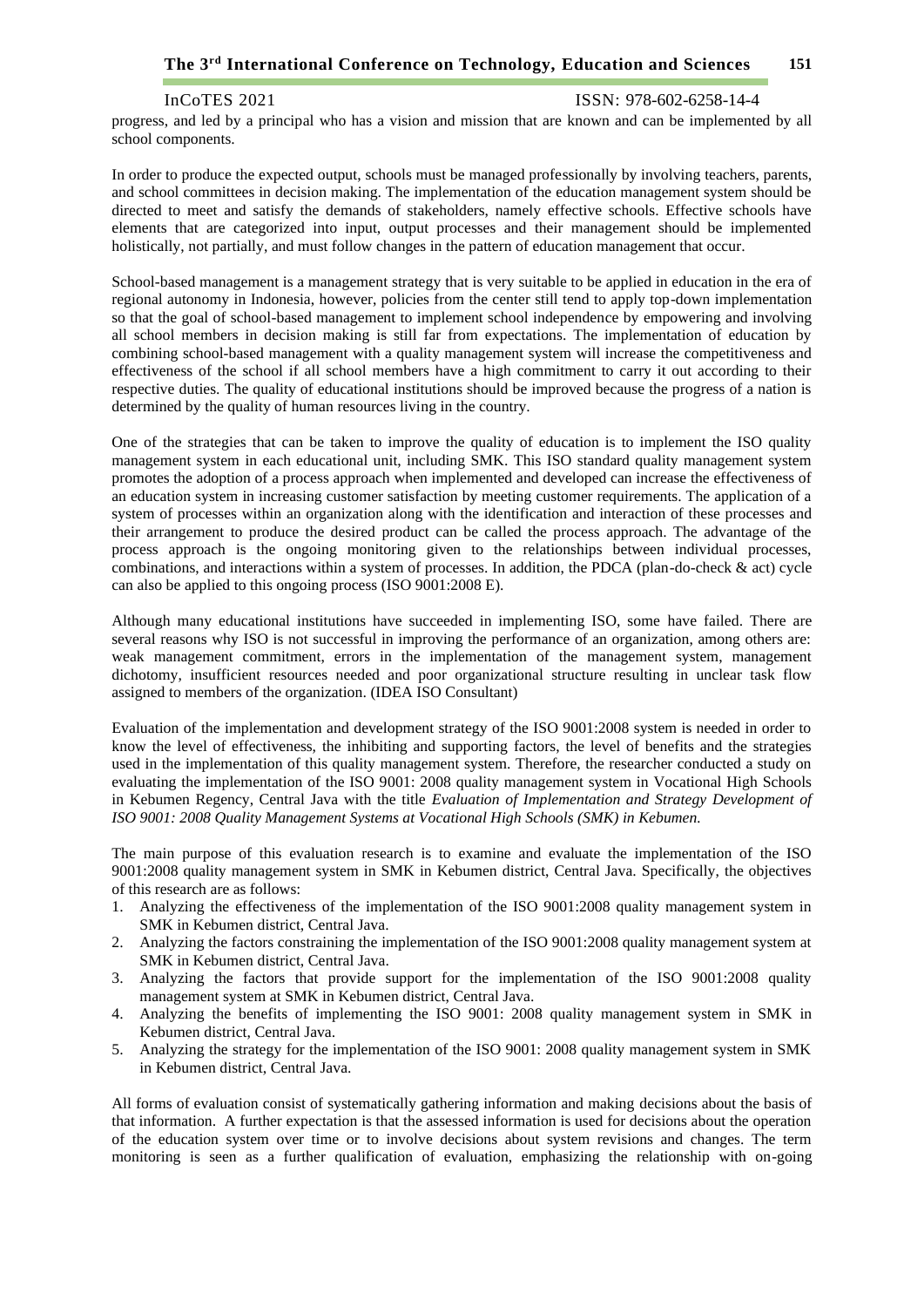information gathering as the basis for trust management decisions on administrative data (Scheerens. Glas & Thomas, 2005).

There are several definitions of evaluation put forward by experts, including: Rogers & Badham (2005: 2) states that "Evaluation is the process of systematically collecting and analyzing information in order to form value judgments based on firm evidence". Kufman & Thomas, (1980: 4) stated that "Evaluation is a process used for valuing". Although the two opinions seem different, they are basically the same. The first opinion is the evaluation is carried out to make decisions based on strong evidence, while the second opinion is the purpose of the evaluation is to assess, after assessing the implementation of the program based on the standard reference set, the results of the assessment are then used to make decisions. In this study, the researcher used the CIPP (contect, input, process, and product) model which was first introduced by Stufflebeam in 1965.

According to the Macmillan English Dictionary, the word implementation comes from English implementation (noun) whose base word is to implement (verb) which means to make something such as an idea, plan, system or law start to work or be used. Thus implementation means the implementation of ideas, ideas, systems, and laws. According to Hill & Hupe (2002) implementation means implementing policies that have been planned to achieve goals. Meanwhile Meter and Horn (1975: 447) define implementation as activities carried out by the public and individuals privately or in groups directed at achieving future goals in previous policy decisions. This includes major efforts to transfer one decision into operational terms as well as continued efforts to achieve the major and minor changes mandated by the policy decision.

ISO comes from the Latin root as a prefix to the words iso bar, iso metric, and iso sceles (equal size, and the same side of a triangle), which means the same thing. ISO works on standards development, testing and certification to influence trade on conformity of products and services: region to region, country to country around the world. Quality management system refers to the activities carried out within the organization to satisfy customer requirements and expectations. To ensure that the organization has implemented a quality management system, customers or regulatory agencies (regulatory agencies) can certify that the organization demonstrates that the quality management system complies with the ISO 9001 model. According to ISO 9001, the standard does not indicate that every product or service meets customer requirements, only indicates that the use of the quality management system makes it possible to fulfill them. Organizations must continuously assess how satisfied customers are and show progress constantly as measured by their feedback. According to Collins (2009) that ISO 9001:2008 is a standard requirement, I SO 9000, ISO 9004, ISO 10012, and ISO 19011 are standard guidelines. ISO 9001 specifies requirements for a quality management system, not how it is structured. The goal of ISO is to increase organizational effectiveness, not just to become certified. The most important thing with the implementation of ISO policies for all employees is to improve operational effectiveness, not just achieve certification.

# **Method**

## **Types of research**

This research is a type of program evaluation research. According to Stufflebeam (1985) the scope of a complete program evaluation generally includes four levels, namely context, input, process and product evaluation. The approach used is descriptive quantitative. This approach was chosen with the consideration that this study will describe the actual condition of the research population based on the sample that is of concern in this study by basing it on data in the form of numbers. This evaluation aims to answer the question of how effectively the program objectives can be realized; what programs can be achieved with high and low yields; what is the level of satisfaction of the people who are the targets of implementing the program; whether the program is on time; what are the positive and negative effects of the program; whether the program needs to be continued with improvement or discontinued.

#### **Evaluation Model used**

This research is a type of evaluative research with the CIPPO model. This study identifies the implementation of the ISO 9001:2008 Quality Management System using the CIPP (Context, Input, Product, and Output) evaluation model developed by Stufflebeam plus O (Outcome). "In the field of education, Stufflebeam (2002) classifies the education system into four dimensions, namely context, input, process, and product. Researchers added one dimension, namely outcome, so that the evaluation model was named the CIPPO model which stands for the five dimensions. The purpose of adding an outcome component is to adjust the education system which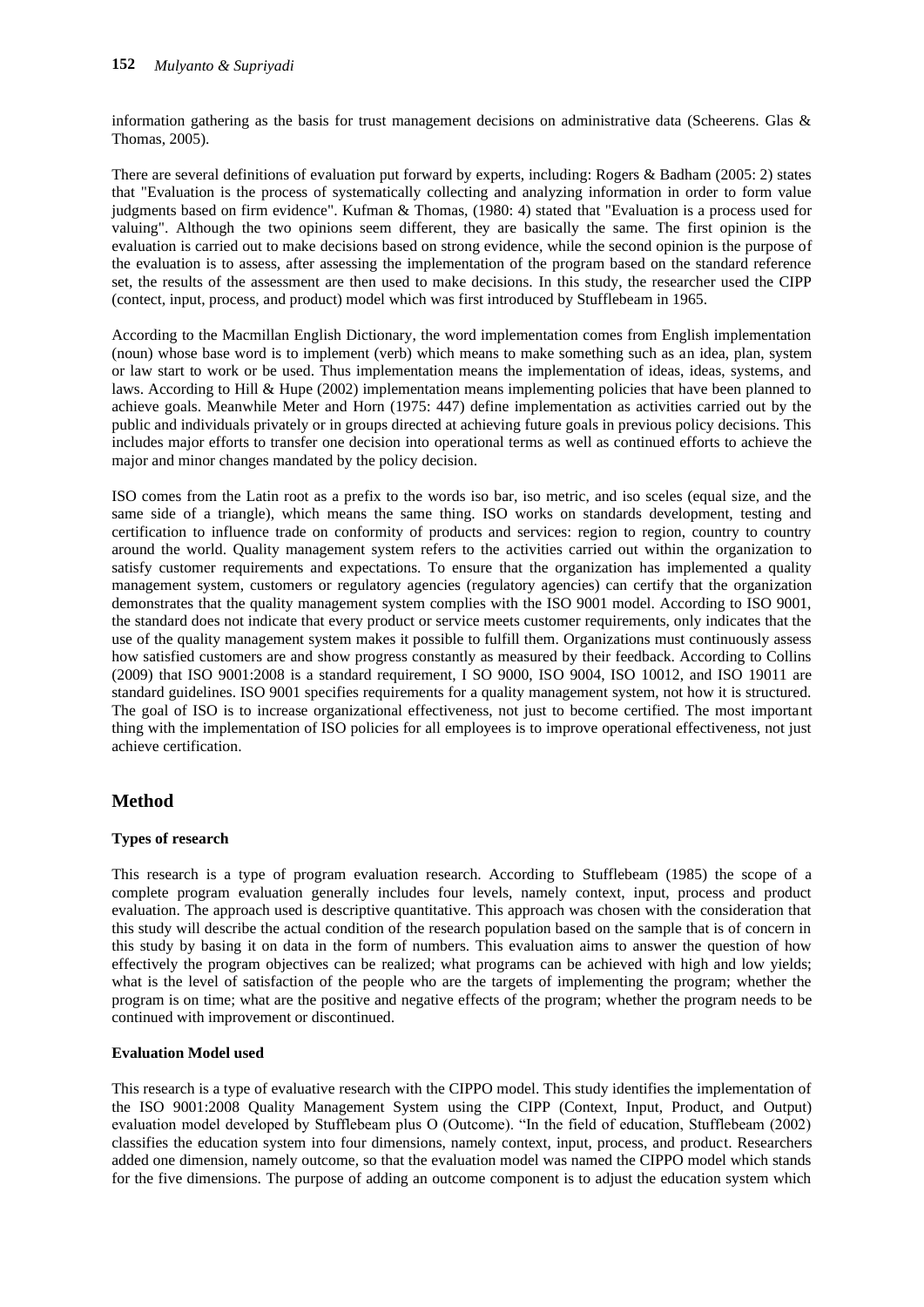## InCoTES 2021 ISSN: 978-602-6258-14-4

consists of context, input, process, product/output and outcome components. The reason for using the Stufflebeam model is because this model is more comprehensive because it evaluates all components in an education system.

#### Research Site

In accordance with the scope of the problem to be studied, the subjects used as trials were SMK Negeri I Gombong, SMK Negeri 2 Kebumen, SMK Negeri 1 Karanganyar, SMK Negeri 1 Kebumen SMK Bina Karya 1 Karanganyar, and SMK Tamtama Karanganyar.

#### **Research Time**

The time for the evaluation or collection of quantitative data is from February to April 2016, the collection of qualitative data through FGDs is carried out in October 2016 and the writing of the report begins when the data is collected.

#### **Population and Research Sample**

Sampling technique is a method or method used to determine who and the number of people who will be used as sources of information. The sampling technique used in this research is purposive sampling. With this purposive sampling technique, it is intended to capture as much information as possible from various sources. Purposive sampling is a sampling technique that is taken not to emphasize the number, but to emphasize the quality of understanding the problem under study. The sample in evaluative research must be representative or can represent the understanding of the population in interpreting the problem under study. There were 6 schools that were sampled with categories 2 superior schools, 2 medium schools, and 2 low schools. The respondents of this study were 6 principals, 6 Quality Management Representatives (WMM), 170 teachers and employees, and 703 students in class XI.

The questionnaire method is the main data collection method in this study. The questionnaire distributed to the respondents was a questionnaire with a differential semantic scale format. The differential semantic scale is a scale for measuring attitudes that are arranged in a continuum line. Each respondent was asked to assess the indicators in the components of context, input, process, product and outcome in the implementation of the ISO 9001:2008 quality management system in SMK in Kebumen.

### **1. Interview**

This study uses structured interviews. Structured interviews are interviews in which researchers use interview guidelines that have been prepared for data collection. Interviews were submitted by the principal, head of the sampled expertise program, WMM, and vice principal of the curriculum section. The interview method in this study is a supporting method used to support the results of the questionnaire. Interviews were used to reveal data on the application of quality management system principles with ISO 9001:2008 standards as the fulfillment of customer satisfaction levels, supporting factors, inhibiting factors and efforts to overcome these obstacles.

#### **2. Focus Group Discussion (FGD)**

The Focus Group Discussion (FGD) method in this research is not only used to support the adoption method, but also to collect qualitative data, especially to answer research question number 5, namely "What are the strategies that can be applied in overcoming obstacles to the implementation of the ISO 9001 quality management system: 2008 at SMK in Kebumen district?" and to validate the component constructs of the proposed TQM framework which is the framework for developing a quality management system towards TQM for SMK, the proposed conceptual integrated quality management framework for SMK and the proposed TQM implementation framework for SMK, as well as to evaluate the usefulness of these framework concepts.

#### **3. Documentation**

The documentation method in this study was used to find references on the implementation of the ISO 900: 2008 system in SMK in Kebumen. Documentation is carried out by collecting secondary data in the form of documentation of the implementation of the ISO 9001:2008 standard quality management system. The documentation data includes, for example, quality guidelines, SOPs, quality objectives, evaluation of quality objectives, observation, nonconformity reports, results of management reviews, analysis and percentage of graduate absorption, teacher data, data on SMK graduates in the last two years, documentation of students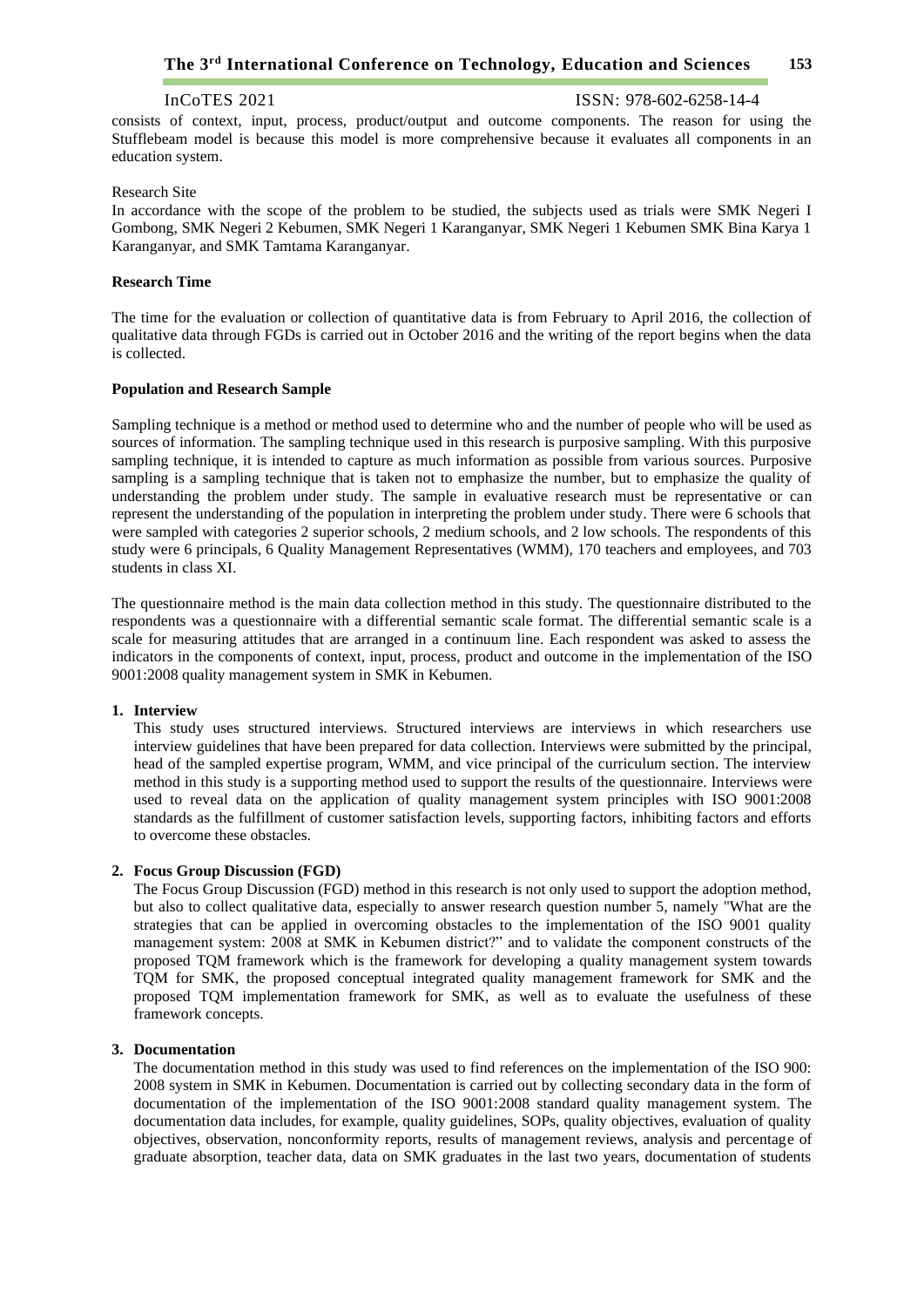enrolled in SMK the last two years and data on SMK students. Documents are used because researchers consider them to be a reliable source of data.

### **Instrument Validity Test**

The validity test is carried out to test the extent to which the instrument can be used to measure what is being measured (Sugiono, 2013). A measuring instrument can be said to have high validity if the tool performs its measuring function, or provides measurement results that are in accordance with the purpose of the measurement. A measuring instrument with high validity and reliability will have a small error variance and obtain valid and reliable research results, so that the data collected is reliable data.

Testing the validity in this study was carried out by item analysis. Item analysis was carried out by correlating each instrument item score with the total score for each variable, in order to find out which questions were valid and which were invalid. The correlation coefficient that is considered valid is a significant correlation coefficient at the 95% confidence level.

Validity test steps: 1) consider the score of the questions as the value of X and the total score as the value of Y; 2) correlate the items with the total score using the Pearson correlation technique:

$$
\frac{n\sum XY - (\sum X)(\sum Y)}{\sqrt{\{n\sum X^2 - (\sum X)^2\}\{n\sum Y^2 - (\sum Y)^2\}}}
$$

Where:

rxy is: the validity coefficient of the item being searched for,

n is: the number of respondents, X is the score of the questions, and Y is the total score of the questions. Furthermore, to simplify calculations, the SPSS version 16.0 application is used.

If r count is greater than or equal to r table, then the question is considered valid (significant). Significant correlation figures indicate that the measuring instrument is valid and feasible to use in testing research hypotheses. The criteria for declaring a valid questionnaire item as stated by Azwar (1992) and Sugiono (2013) used a critical value of 0.3 so that items that have a correlation value above 0.3 are categorized as valid items. The correlation coefficient that is considered valid is a significant correlation coefficient at the 95% confidence level or < 0.05. On the other hand, those that are not valid will not be included in the research hypothesis testing. Furthermore, the statement items that are considered valid are tested for reliability.

In this study, the instrument validation test was carried out twice, the first was expert validation by two professors, namely Prof. Slamet P.H., Ph.D. and Prof. Dr. Husaini Usman. Second, a trial was conducted on the schools to be studied.

#### **Reliability Test**

Reliability test is an analysis to determine the nature of the measuring instrument used, in the sense of whether the measuring instrument is accurate, stable and consistent. The instrument used in the study is said to be reliable if it has a Cronbach' alpha coefficient of more than 0.60 (Sugiyono, 2006) The criterion for reliability testing is to use Cronbach's alpha with the help of the SPSS Version 21 program and the results were reliable so that the instrument could be used.

#### **Result and Discussion**

### **1. Component Evaluation of ISO Quality Management Implementation Context 9001:2008**

The table below describes the context evaluation components of the implementation of ISO 9001:2008 in Vocational High Schools (SMK) in Kebumen Regency. The evaluation targets are the support of parents, the reasons for the program and the basis of the program. The results of the analysis can be explained as follows: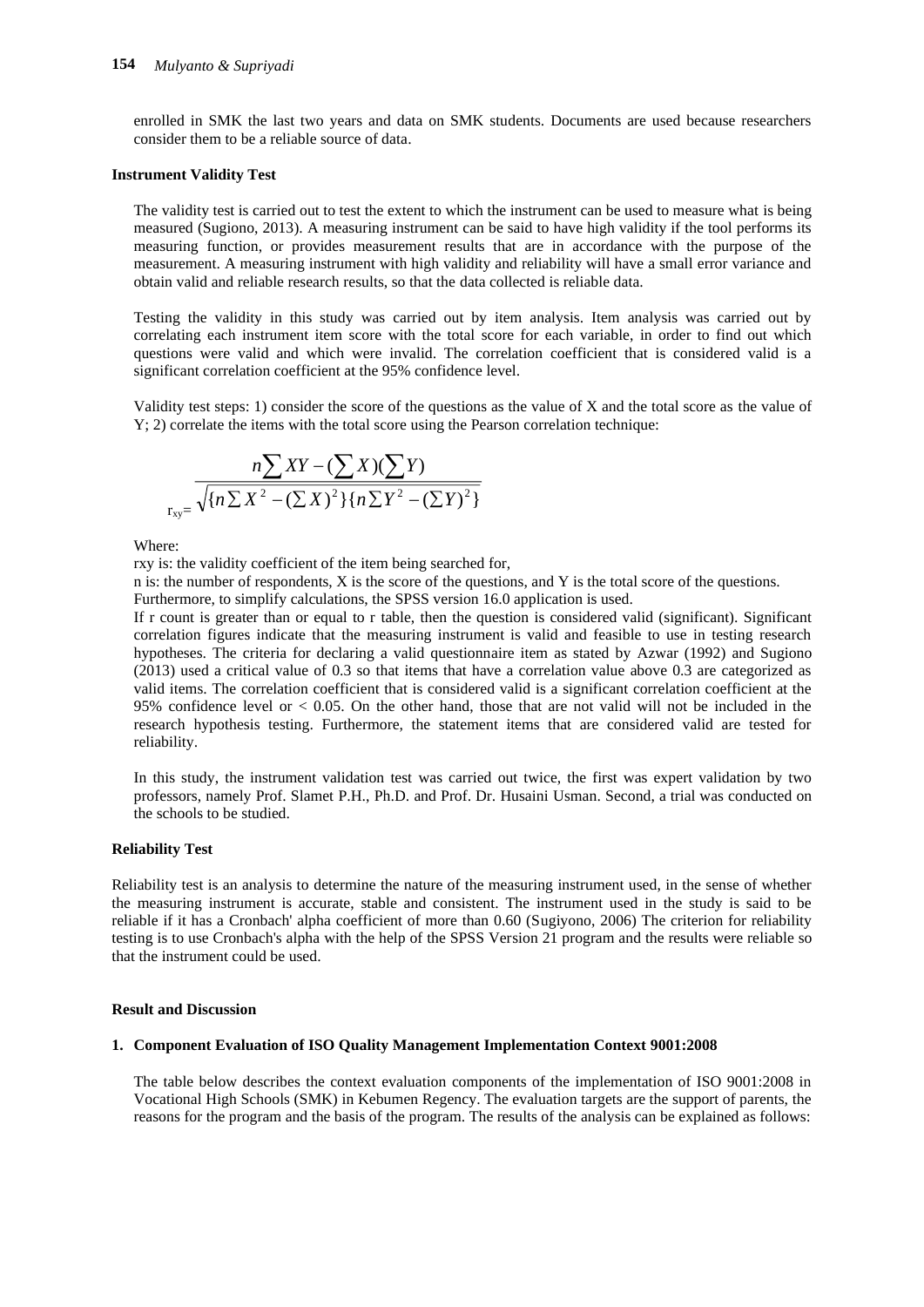**The 3 155 rd International Conference on Technology, Education and Sciences**

| InCoTES 2021                                                                                                                              |                                   |                                                          |      |           | ISSN: 978-602-6258-14-4 |                              |
|-------------------------------------------------------------------------------------------------------------------------------------------|-----------------------------------|----------------------------------------------------------|------|-----------|-------------------------|------------------------------|
|                                                                                                                                           |                                   | Table 1. Description of the Context Evaluation Component |      |           |                         |                              |
| <b>Indicator</b><br><b>Dimension</b><br><b>Indicator</b><br><b>Dimension</b><br>No.<br><b>Indicator</b><br>category<br>average<br>average |                                   |                                                          |      |           |                         | <b>Dimension</b><br>category |
|                                                                                                                                           | <b>Faktor</b><br><b>Eksternal</b> | <b>Student Parent</b><br>Support                         | 3.71 | High      |                         |                              |
|                                                                                                                                           | (Kemendiknas                      | Reason of<br>Program                                     | 4.24 | Very high | 4,13                    | Very high                    |
|                                                                                                                                           | 2011)                             | Dasar program                                            | 4.43 | Very high |                         |                              |

Based on the table above, the highest average value is the basic indicator of the ISO 9001:2008 program which is 4.43 with a very high category, the ISO program is implemented based on the school's vision, school mission and school goals. The behavior applied by schools in the context of TQM is the ability to communicate the vision, mission, goals, innovations for improving the quality of vocational schools throughout the ranks of vocational schools in simple ways; empowerment of teachers and employees to stimulate and help teachers and employees improve their intellectuality by involving them in the decisionmaking process and implementing the decision results.

#### **2. Input Evaluation Components of ISO 9001:2008 Quality Management Implementation**

The input evaluation component consists of several dimensions including quality management documentation, organization, leadership, curriculum, staff or teachers, students, physical environment and resources, financing and school regulations. The results of the analysis can be shown as in the table**.**

| No. | <b>Dimension</b>                | <b>Dimension average</b> | Input average | Input category |
|-----|---------------------------------|--------------------------|---------------|----------------|
| 1   | Documents of quality management | 4,05                     |               |                |
| 2.  | Organization                    | 4,18                     |               |                |
| 3.  | Leadership                      | 4,15                     |               |                |
| 4.  | Curriculum                      | 3,92                     |               |                |
| 5.  | Staff/teachers                  | 3.94                     | 4,02          | Very high      |
| 6.  | <b>Students</b>                 | 3,75                     |               |                |
| 7.  | Physic environment & resources  | 3,87                     |               |                |
| 8.  | Access                          | 3,89                     |               |                |
| 9.  | <b>Budget</b>                   | 4,46                     |               |                |

Table 2. Component Analysis of Input Evaluation of Implementation of ISO: 9001:2008

Based on the table above, the average input is 4.02 with a very high input category, the input dimension that provides the highest support in the implementation of ISO 9001: 2008 is financing, while the obstacle that still exists is the student dimension. Educational inputs are declared qualified if they are ready to process. The education process is of quality if it is able to create a PAKEMB atmosphere (Active, Creative, Effective, Fun, and Meaningful Learning). In general, it can be concluded that the evaluation of inputs at SMK in Kebumen Regency already has good inputs, which can provide support to the process that is good. better quality.

#### **3. Components of Quality Management Implementation Process Evaluation ISO 9001:2008**

Process evaluation at SMK in Kebumen Regency is related to the activities of implementing the program plan using the inputs that have been provided. Process evaluation is used to answer questions when the program is implemented, what are the procedures for implementing the program, how is the performance of the people involved in the program, whether the program is implemented according to the implementation schedule. The results of the evaluation of the ISO 9001:2008 quality implementation process can be explained as follows: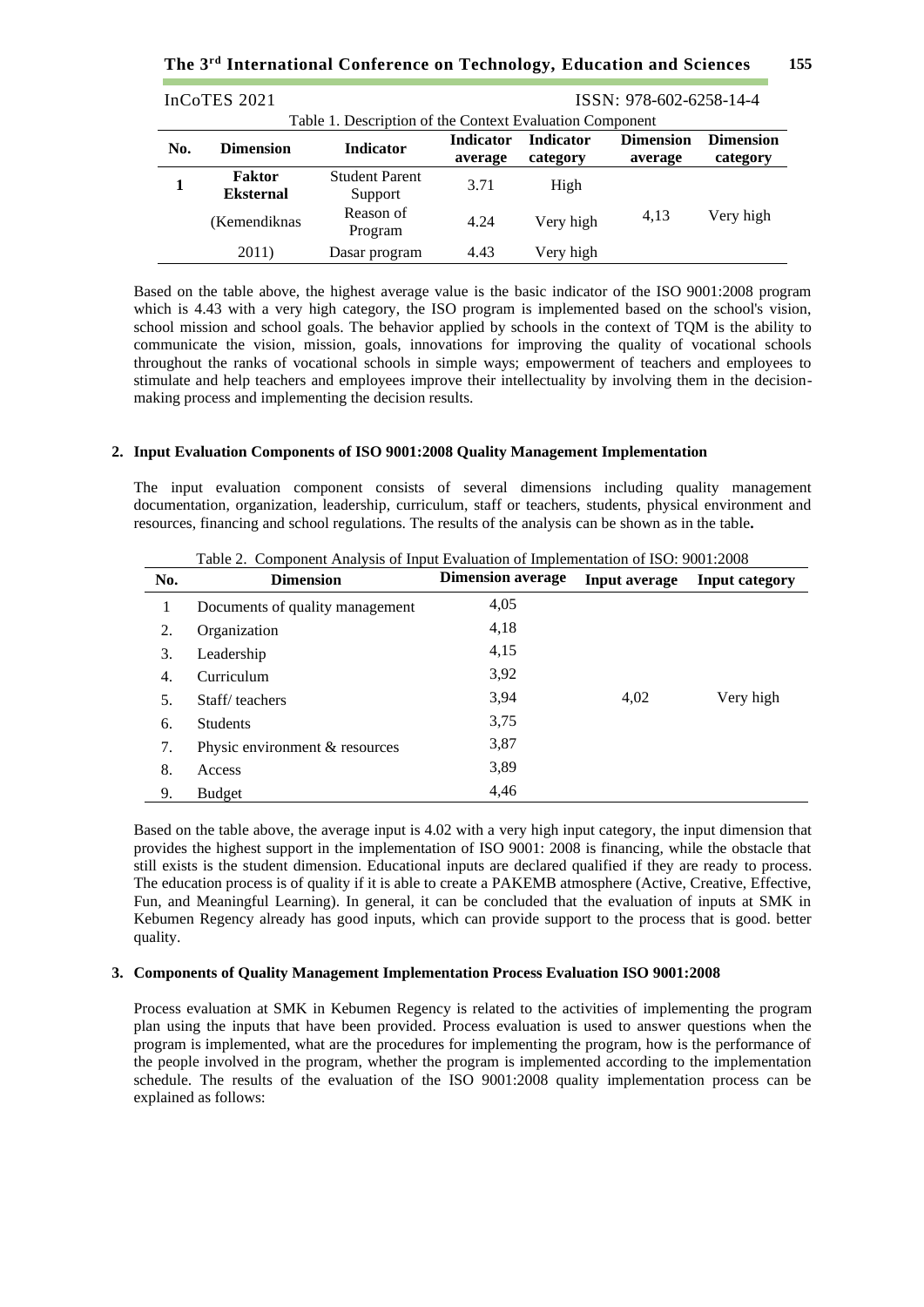| No. | <b>Dimension</b>                         | <b>Dimension</b><br>average | <b>Process</b><br>Average | <b>Process</b> |
|-----|------------------------------------------|-----------------------------|---------------------------|----------------|
|     | Process Management                       | 4,18                        |                           |                |
| 2.  | Customer service                         | 3,89                        |                           |                |
| 3.  | <b>Effective learning Implementation</b> | 3,88                        | 4.07                      | Very high      |
| 4.  | <b>HR</b> Empowerment                    | 4,14                        |                           |                |
| 5.  | Student handling                         | 4,19                        |                           |                |
| 6.  | Assessment implementation                | 4,16                        |                           |                |

Table 3. Analysis of Components of Evaluation of ISO Implementation Process: 9001:2008

Based on the results above, it can be concluded that the average process is 4.07 with a very high process category. Quality management system is a system based on input-process-output. Input relates to various things to be processed (including resources). The process is the interrelation and interaction between various activities in changing the input into output, and the output is the result of the process. The average input result is 4.02 with the input category of very high, based on the input it produces an average process of 4.07 with a very high process category. The student handling dimension has the highest average dimension value of 4.19 with a very high indicator category, while the smallest dimension average is the implementation of effective learning. One of the indicators that hinders the implementation of ISO 9000:2008 is the implementation of effective learning. Some indicators that must be improved include pretest in learning, a healthy atmosphere according to student expectations, student-centered learning, and student responsibility for what is learned.

### **4. Components of Quality Management Implementation Output Evaluation of ISO 9001:2008**

The output evaluation component in the implementation of ISO 9000:2008 quality management, the first indicator is job satisfaction. Consumer satisfaction is an important factor in total quality management, therefore the identification of Vocational High School consumers and their needs is a very crucial aspect. Evaluation of customer satisfaction can be seen as in the table below, and based on the table we can conclude that the average value of the customer satisfaction dimension is 3.90 with a very high indicator category.

|     | Table 4. Analysis of Output Evaluation Components of ISO Implementation: 9001:2008 |                          |                       |                        |  |  |  |
|-----|------------------------------------------------------------------------------------|--------------------------|-----------------------|------------------------|--|--|--|
| No. | <b>Dimension</b>                                                                   | <b>Dimension average</b> | <b>Output average</b> | <b>Output category</b> |  |  |  |
|     | Customer satisfaction                                                              | 3.90                     |                       |                        |  |  |  |
|     | <b>Graduate Competency</b>                                                         | 4,02                     | 3.99                  | Very high              |  |  |  |
|     | School performance                                                                 | 4.06                     |                       |                        |  |  |  |

The average output is 3.99 with a very high output category, the highest average dimension value is school performance with an average value of 3.99 with a very high dimension category. Evaluation of output at SMK in Kebumen Regency indicators that support the output of ISO 9000:2008 implementation are graduate performance and graduate competence, and one of the indicators that must be improved is customer satisfaction.

## **5. Components of Outcome Evaluation of Quality Management Implementation ISO 9001:2008**

The outcome evaluation component in the implementation of ISO 9001:2008 in SMK in Kebumen Regency can be seen from four outcome indicators including the percentage of graduates continuing further studies, the percentage of graduates entering the workforce, the percentage of entrepreneurial graduates and DUDI satisfaction with graduate competencies. The results of the analysis can be shown as follows.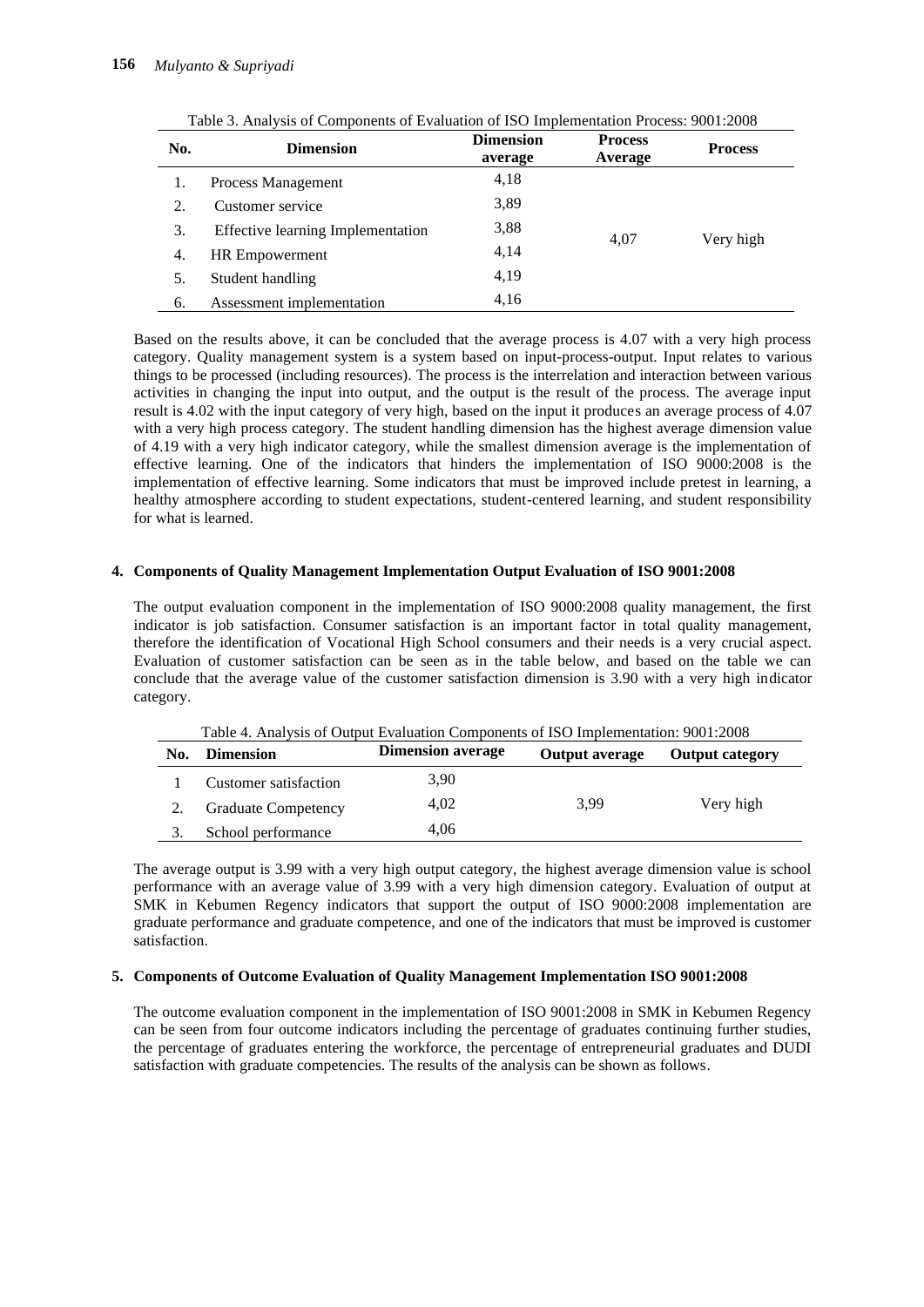|  |  |  |  | The 3 <sup>rd</sup> International Conference on Technology, Education and Sciences | - 157 |
|--|--|--|--|------------------------------------------------------------------------------------|-------|
|--|--|--|--|------------------------------------------------------------------------------------|-------|

|                | InCoTES 2021           | ISSN: 978-602-6258-14-4 |                                       |                  |                  |                  |
|----------------|------------------------|-------------------------|---------------------------------------|------------------|------------------|------------------|
|                |                        |                         | Table 5. Outcome Category Description |                  |                  |                  |
| N <sub>0</sub> | <b>Dimension</b>       | <b>Indicator</b>        | <b>Indicator</b>                      | <b>Indicator</b> | <b>Dimension</b> | <b>Dimension</b> |
|                |                        |                         | average                               | average          | average          | Category         |
|                |                        | Percentage of graduate  |                                       | Very             |                  |                  |
|                |                        | continue study          | 3.80                                  | high             |                  |                  |
|                | (Kemendiknas,<br>2011) | Percentage of           |                                       | Very             |                  |                  |
|                |                        | graduate can enter the  |                                       | high             |                  |                  |
|                |                        | job.                    | 4.21                                  |                  |                  |                  |
| 1              |                        | Percentage of           |                                       |                  | 3.95             | Very high        |
|                |                        | graduate                |                                       |                  |                  |                  |
|                |                        | berwirausaha            | 3.72                                  | High             |                  |                  |
|                |                        | Kepuasan DUDI           |                                       |                  |                  |                  |
|                |                        | terhadap kompetensi     |                                       | Very             |                  |                  |
|                |                        | lulusan                 | 4.06                                  | high             |                  |                  |

The highest average indicator in the outcome evaluation component is the indicator of the percentage of graduates able to enter the workforce, the average value of the indicator is 4.21 with a very high indicator category. Meanwhile, the percentage of graduates who are entrepreneurs with an average indicator of 3.72 with a high indicator category. Graphically, the outcome component can be explained as follows:



Figure 1. Graphic of outcome component

# **Conclusion**

Based on the results of the analysis and discussion, conclusions in the study can be explained as follows:

- 1. Based on the results of the assessment of the context, inputs, processes, outputs and outcomes, the results of the analysis show that the conditions in SMK in Kebumen Regency which are already very good are in the context and process in implementing the SMK quality management system in Kebumen Regency. The context is based on two indicators, namely the basis of the program and the reasons for implementing the program. Furthermore, the dominant component of the evaluation process is very good, namely the dimensions of the management process, empowering human resources, handling students and implementing assessments.
- 2. The inhibiting factor in implementing the quality management system in SMK in Kebumen Regency based on the results of interviews is the lack of understanding of the school community towards ISO instruments; frequent delays in documentation; lack of data on customer satisfaction; lack of awareness of students to progress so that they lack enthusiasm for learning and consequently low achievement; the less than optimal function of guidance and counseling, especially in private schools. The results of the survey research, components of input, output and outcome even though they have a very high average score in the evaluation criteria, compared to the context and process components, the scores are still low and can be considered as an inhibiting factor. The input components include the dimensions of the curriculum, staff or teachers, students, physical environment and resources. While the output component is customer satisfaction, some components that do not exist include student satisfaction surveys, community satisfaction questionnaires, learning progress that affects students, there is no regular screening of student opinions aspirations. Furthermore, the outcome evaluation component, several indicators must be improved including the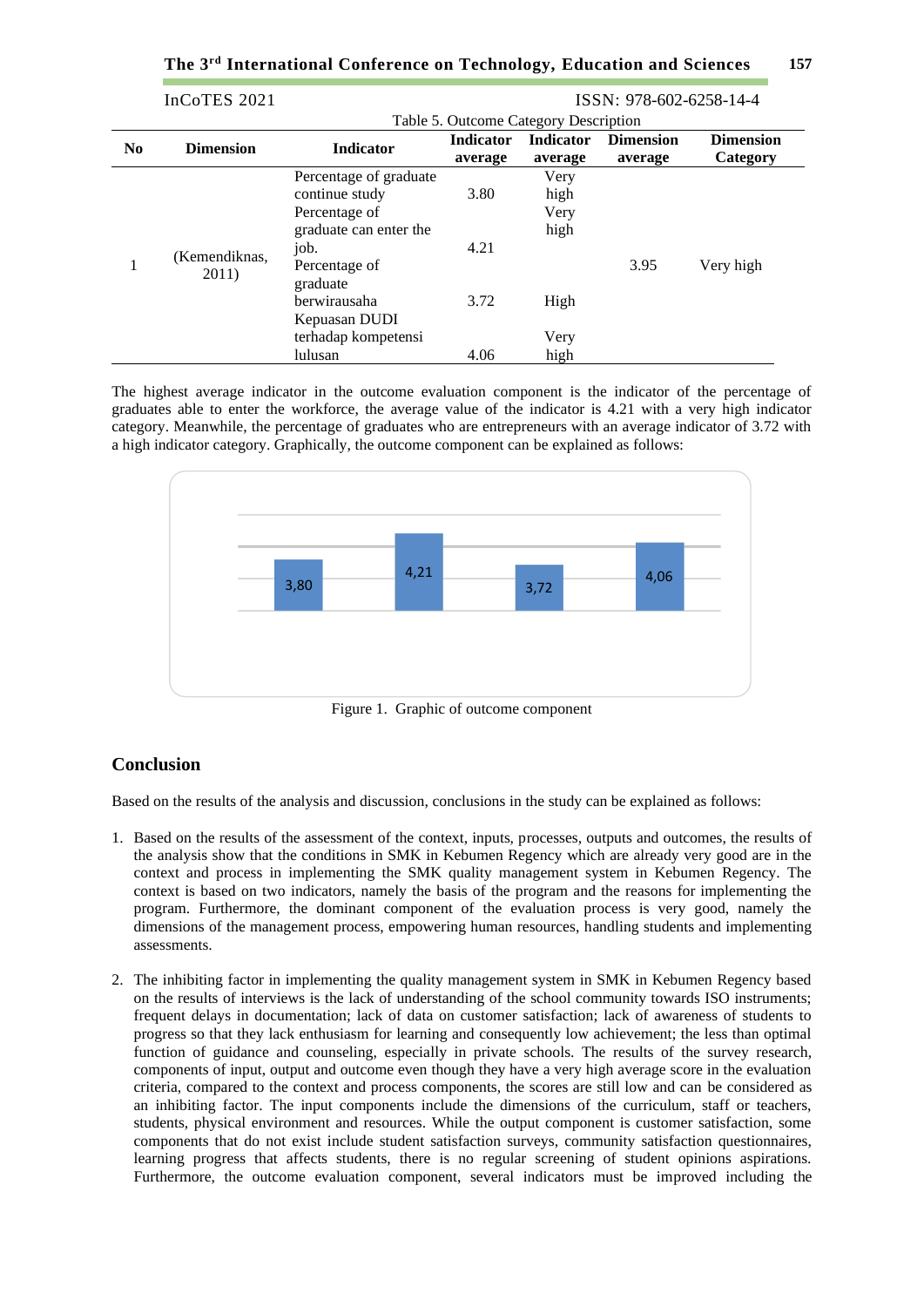percentage of graduates to continue their studies and the percentage of graduates capable of entrepreneurship by providing tutoring to enter state universities, providing understanding and insight into better future prospects if they become undergraduates. Provide more intensive theoretical and practical guidance in entrepreneurship.

- 3. Supporting factors in the implementation of the quality management system at SMK in Kebumen Regency can be explained as follows, more than 10 indicators have a very good evaluation of which are the reasons underlying the implementation of the program, the basis of the program, the school environment, compact teamwork, independence, ability to change, healthy communication, implementation of environmental management, training for teachers and employees, guidance and counseling programs, books for handling students with problems, information on KKM, assessment routines, use of assessments, and reports of assessment results to parents.
- 4. The level of benefits of the quality management system at SMK in Kebumen district has been very good in improving the quality of graduates with competencies and skills that are in accordance with the needs of the workforce. Several strategies must be taken to increase the motivation of students to continue their studies at a higher level of education and a curriculum structure that supports the competence of graduates to be able to foster an entrepreneurial spirit.
- 5. The strategies implemented to develop and overcome obstacles to the implementation of the ISO 9001:2008 quality management system include the implementation of the 4 pillars of TQM as formulated by Bostingl (1992), the PDCA Demming cycle, and the integration of accreditation instruments with ISO 9001:2008 instruments.
- 6. The FGDs have agreed that the proposed framework for developing QMS towards the implementation of TQM can be implemented in SMK Kebumen Regency.

# **Recommendations**

When this research was carried out, ISO 9001:2008 was still in use but it has been withdrawn and has been replaced with ISO 9001: 2015, so that the next researchers who want to conduct research with the same topic should use the new version.

# **Acknowledgements or Notes**

Thank you very much was expressed to everyone who helped the researcher finishing this report,

# **References**

Azwar, S. (2015). Metode penelitian. Yogyakarta: Pustaka Pelajar.

- Bonstingl, J.J. (1992). Improving school quality, Educational Leadership 49:70. *Electronic Journal.* volume 50 number 3.
- Collins, Jr, j. W. & Steiger, D. S. (2009) *The memory jogger tm 9001: 2008 Quality managemen system standard.*www.Memory Jogger.org
- ISO 9001:2008. (2008). *Quality management system requirement*. Switzerland: ISO 2008.
- Kaufman, R., & Thomas. (1980). Evaluation without fear. New York: New View Points.
- Meter, Donald Van, & Horn, C.V. (1975). The Policy implementation process: A Conceptual framework administration and society 6. London: Sage.

Rogers, G. & Badham, L. (2005) *Evaluation in schools.* Taylor & Francis e-library

Scheerrens, J., Glass, C., & Thomas, A.M. (2005). Educational evaluation, *assessment and monitoring. Tokyo: Swets & Zeitlinger*